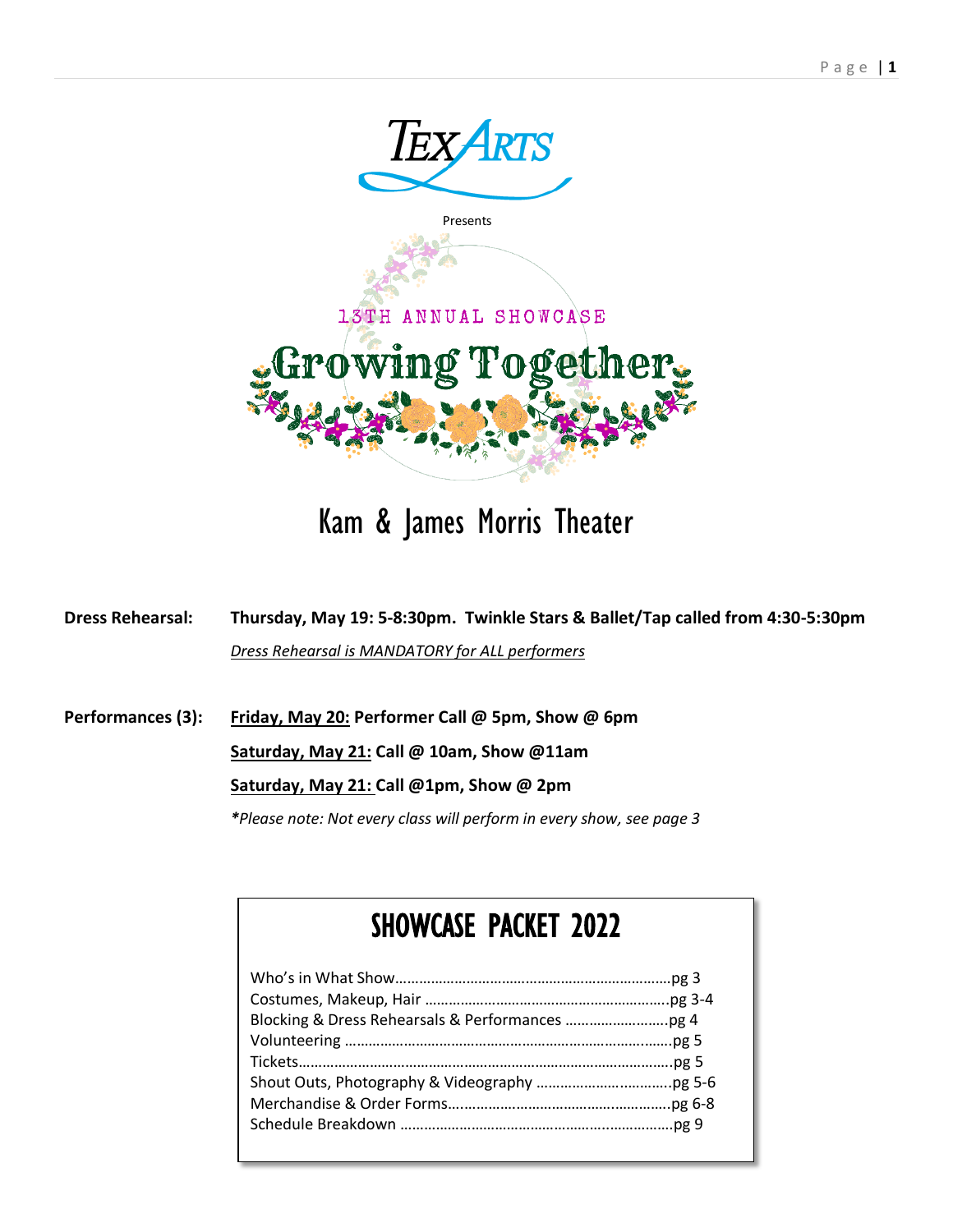March 15, 2022,



Dear TexARTS Academy Families,

The 13th Annual TexARTS Showcase is entitled *Growing Together,* something that we've all been doing for the past couple of years through the ups and downs of COVID and a tumultuous world. Thanks to your dedication to the Academy, safe COVID practices, and generous support, we've grown up together, grown closer together, and grown as an organization. This year marks a return to great things, growing, creating, and fostering the next generation of talented young artists!

I'm elated to be able to present a live Showcase performance this year! There's really nothing quite like being on stage in front of an audience and I'm ecstatic that our students are finally able to experience that, some for the very first time. Please join me in making sure their performance experience is the absolute best that it can be!

Thanks so much to all the parents. You've been chauffeuring, volunteering, supporting, and cheerleading, and we absolutely couldn't do it without you. Thank you to the students who've been working and flourishing; you're going to be amazing. Thank you to the instructors and staff who've been diligent, uplifting, and encouraging; you're the backbone of TexARTS. Thank you especially to the donors whose generous gifts keep lights on and the show going; you all are championing the arts in Lakeway!

As spring blooms into summer, let us not forget that growth is constant. Here at TexARTS we'll continue to forge new paths forward and *Grow Together* in our craft, our commitment, and most importantly, in our TexHeARTS!

Regards,

Cassie Eckerman Education Manager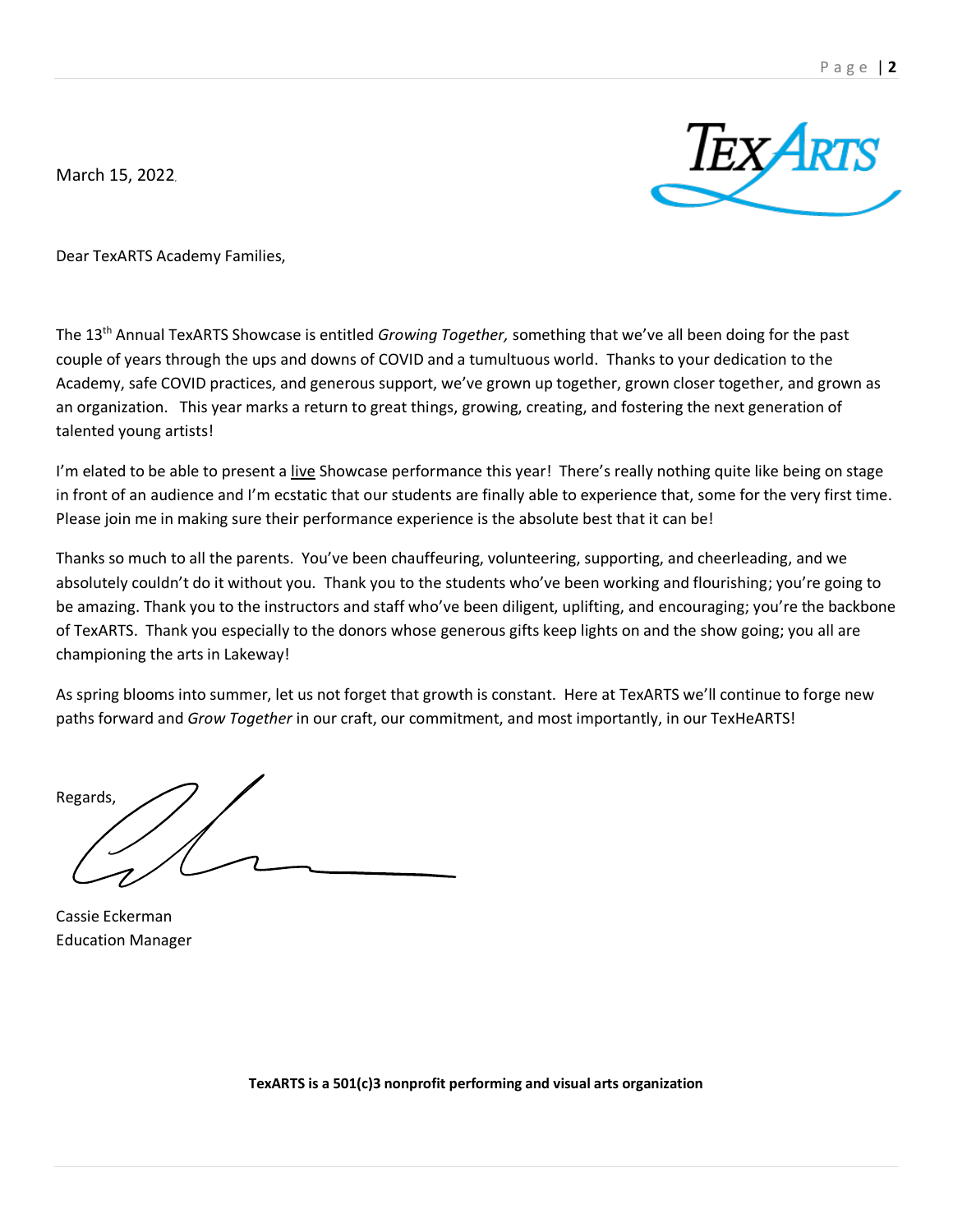### WHO'S PERFORMING WHEN:

All TexARTS classes and students are performing in the Showcase with the following exceptions:

- Students who registered or transferred into classes after March 1st
- Students who have requested through the office to opt out of the performance
	- The following classes that are not oriented towards live performance:
		- o Leaps & Turns
			- o Strength & Stretch
			- o Adult Classes
		- o Six Week Workshops
		- o All Acting for TV/Film/YouTube classes
			- Your Showcase presentation will be filmed during your class time and shown via projection during the Showcase. Currently enrolled students wishing to view their work should request their ticket to view the Showcase through the office and will not be charged a ticket fee. Parents of students enrolled in these classes will still need to purchase tickets to view the Showcase. If you'd like to sit together as a family, please call the Box Office to process your tickets all in one transaction.

#### **Twinkle Stars and Ballet/Tap will each only perform in one show. All three classes MUST attend Dress Rehearsal on Thursday.**

- Twinkle Stars (Tuesdays @4pm class) will perform in the Friday 6pm show
- Twinkle Stars (Thursdays @4pm class) will perform in the Saturday 11am show
- Ballet/Tap (Thursdays @4pm class) will perform in the Saturday 2pm show

#### **All other classes are performing in ALL three shows.**

### LOCATION:

ALL Dress Rehearsals and performances will take place at **TexARTS in the Kam & James Morris Theatre.**

### COSTUMES:

- Costumes will be distributed in class as they arrive. Tights and shoes are not provided; an email will go out to parents when costumes are released and will include information regarding tight and shoe colors. *Costumes will not be distributed to families with outstanding Academy tuition balances.*
- **We recommend that each student's name be placed in ALL costumes, shoes, accessories, and tights.** Hang up your costume (tutus should hang upside down) to avoid wrinkles. It is helpful to store accessories or easily lost pieces in a labeled Ziploc bag on the hanger. Please store your costume in a safe place to avoid damage. Students should not wear costumes before dress rehearsal and performances other than to make alterations
- Please remember that there is no need to wear underwear under your costume it's like a bathing suit. All undergarment camisole leotards, bras, or support tops should be nude colored with clear straps.
- Please bring a labeled basket or tub to contain any loose costume pieces and shoes during changes.
- Students should bring and/or wear costume cover-ups and closed-toed shoes to enter the theater. Costume cover-ups help keep the performer warm and protect the costume; closed-toed shoes protect the feet and prevent dance shoes from getting dirty outside. Cover ups should button or have a large enough neck that hair and makeup is not disturbed when they are removed.
- *Some costumes might require alterations. Please try on all costumes and make needed adjustments prior to dress rehearsal.*

### MAKEUP AND HAIR:

- All students should wear full hair and makeup for Dress Rehearsals and Performances. Please ensure that all hair accessories and hairstyles are properly pinned and hair sprayed.
- There will be no hair or makeup changes throughout the show. Students over 7 with long hair should wear a low bun with a part on the left side with the hair combed towards the right. Students ages 3-6 or with short hair should wear their hair neatly and securely out of their face. Bun Makers are NOT allowed. They are dangerous when they fall out and pose a trip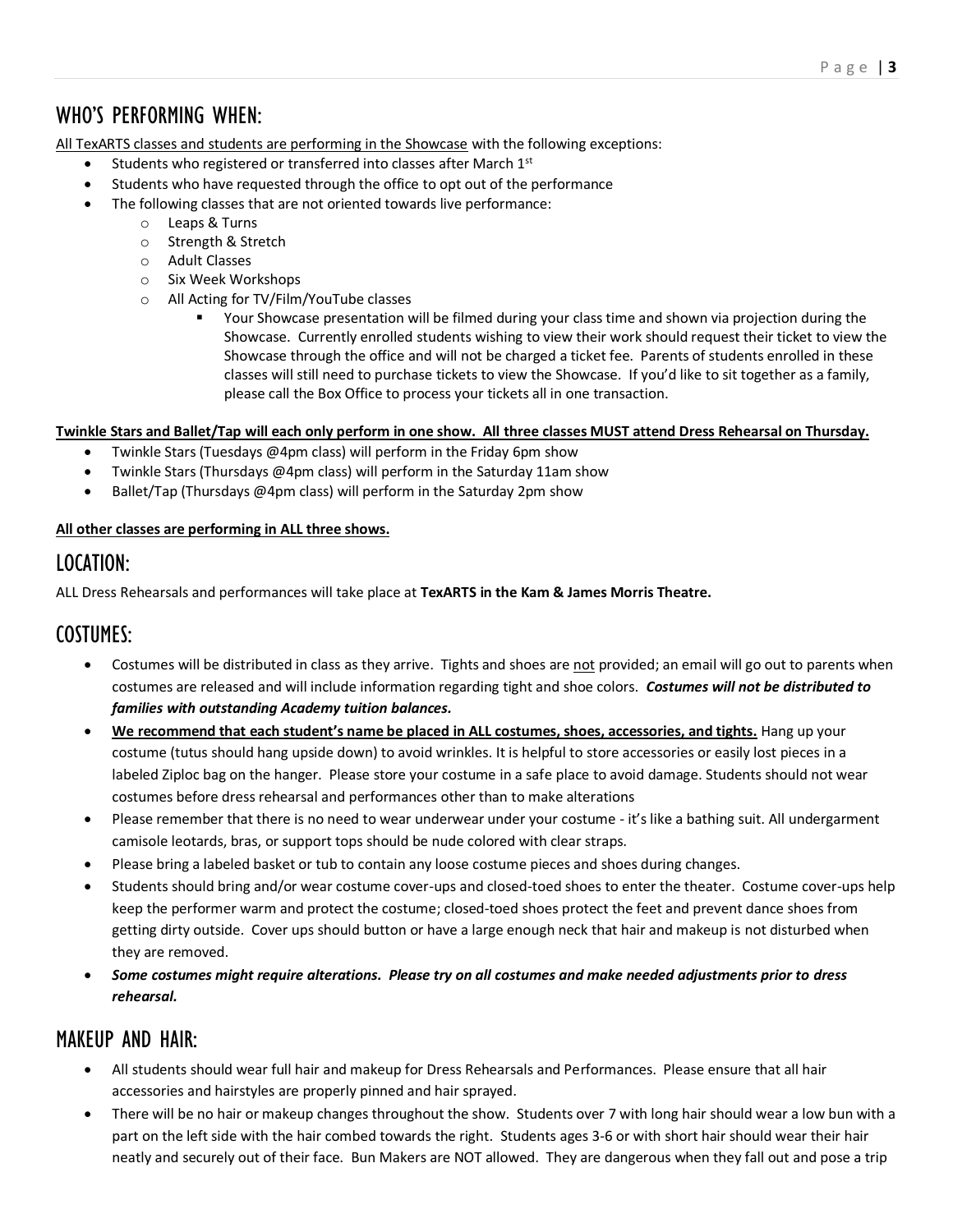P a g e | **4**

hazard on stage. Please make a ballet bun that sits as close to the head as possible, is pinned all the way around the bun, and covered by a hair net that matches the student's hair color. Hair nets can be found in the hair isle of most drug stores, HEB, or wig stores.

- Makeup for ages 3-6 yrs: Pink lip gloss, pink blush, and (optional) black mascara.
- Makeup for ages 7+ yrs: Base/powder, ivory eye shadow on eyelids, brown eye shadow in the crease, black eyeliner, black mascara, pink blush, red/pink lipstick.
- Makeup for male students: Translucent powder required, base/foundation optional. Brown or black eyeliner and brown or black mascara optional.
- *No jewelry or nail polish*

### BLOCKING REHEARSAL:

During the last week of classes (Thursday, May 12<sup>th</sup> - Wednesday, May 18<sup>th</sup>), each class that is performing live will have a 15-30 minute allotment of time to space and practice their Showcase routine in the theater. Please do not miss classes during these dates.

#### DRESS REHEARSAL:

#### **Dress Rehearsal will take place Thursday, May 19th from 5-8:30pm. Dress Rehearsal is** *mandatory.*

Our dress rehearsal is a combination dress and technical rehearsal. It is a time for students to become familiar with the theater and practice their song, dance, or scene onstage with the technical elements, so they feel comfortable, safe, and confident for their performance. Students are required to attend Dress Rehearsal in order to participate in the performances; this is for everyone's safety.

Please arrive in full costume, hair, and makeup, as if it's the real show. Parents or guardians should drop their students off for Dress Rehearsal. It is a closed rehearsal and only TexARTS students, teachers, and staff will be permitted in the theater during rehearsal.

### PERFORMANCES:

**ALL PERFORMERS ARE REQUIRED TO STAY BACKSTAGE DURING PERFORMANCES.** Performers may not leave until the performance has completed. Parents and guardians are not permitted backstage or in the dressing rooms. **Only performers, TexARTS staff, and volunteers are permitted backstage or in the dressing rooms.** 

**Before show:** Dancers should arrive 60 minutes prior to show time in full costume and makeup. Performers will need to be signedin, dropped off, and **may not leave again until after the performance**. Roll call will be taken 45 minutes prior to the show. There is no food or drink anywhere in the dressing rooms or backstage (closed water bottles are permitted backstage only). Young performers should have a snack and use the restroom before being signed-in to their dressing room. It is also a good idea to pack some simple, clean activities for younger performers to keep them busy backstage.

**During show:** Performers will wait backstage in their dressing room before and after their turn to perform. If your child has a costume change, it is their responsibility to change costumes on their own. This can be practiced! Parent volunteers and instructors will be in the dressing room to assist dancers.

**After show:** Performers may not leave the backstage area until the show's completion. All performers will meet their parties in the theater lobby, or outside the front doors. Young performers will be escorted to the lobby with their class, one parent should remain in the lobby for pickup of performers under 7 years old. Please be patient while waiting for your performer. TexARTS staff and volunteers will supervise all performers until they have been picked up.

**If your performer needs to stay at TexARTS in between performances on Saturday, please [click here](https://forms.gle/ZNGfRVyZWi9Y2XVF9) to let us know. Performers must return to TexARTS by the call time of the next performance.**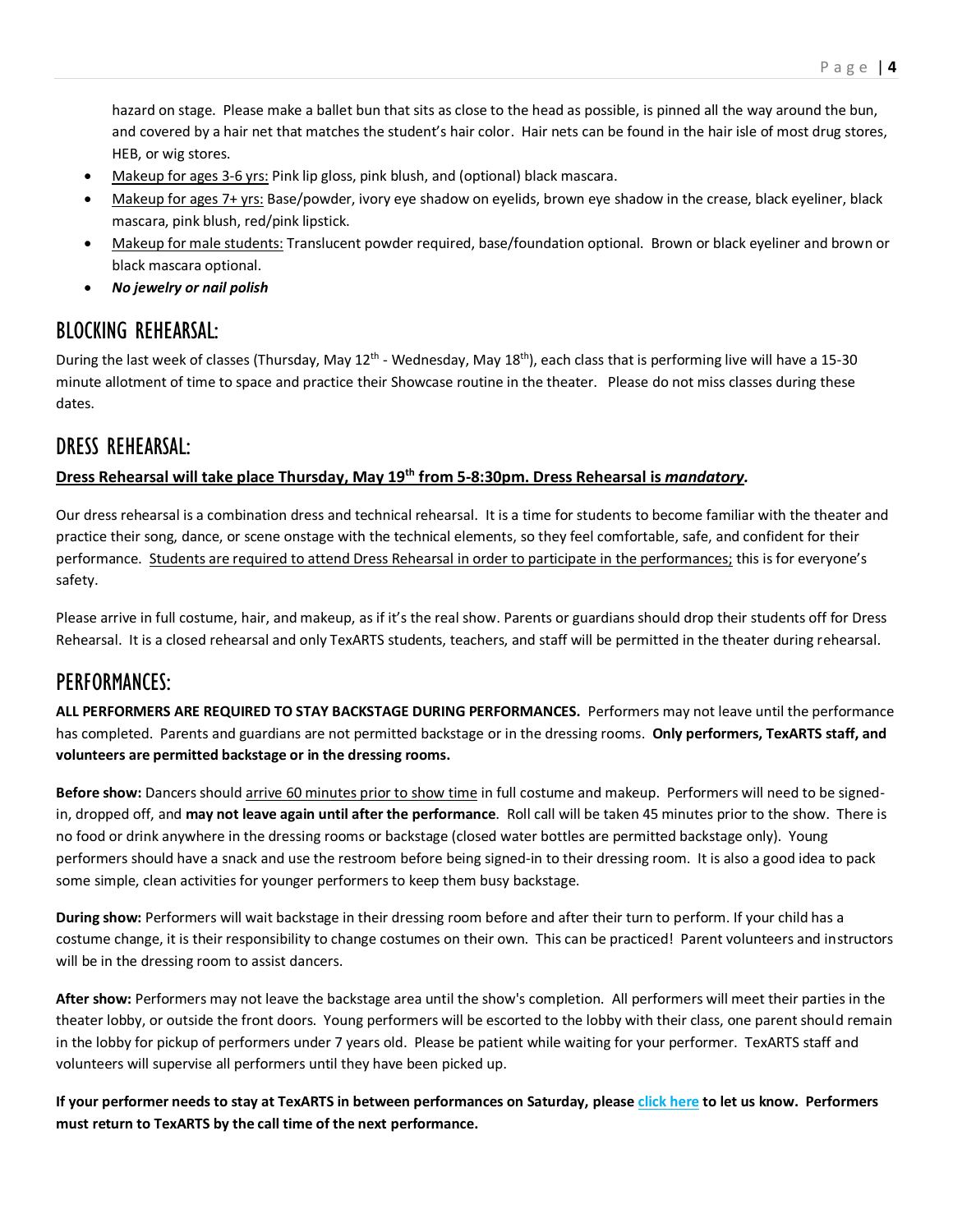### VOLUNTEER:

As a small staff, we could not do what we do without our amazing volunteers. Please consider signing up for a shift ushering, helping in the dressing rooms, or watching students during the Saturday break. If you are interested in helping out, please contact us at [admin@tex-arts.org](mailto:admin@tex-arts.org) for more information.

# [TICKETS:](https://www.tex-arts.org/upcoming-productions/)

**Tickets will go on sale to the general public on April 11th**. [Friends of TexARTS](https://www.tex-arts.org/support/friends-of-texarts/) donors at the "Inspiring" level or above get early access to ticket purchases. Presale codes will be emailed to Friends of TexARTS donors a week prior to general sale, your access begins on April 4th.

All attendees need their own tickets in order to enter the theater, we do not allow lap sitters. In previous years we collected a showcase fee that included two complementary tickets. Please note this year, in lieu of the \$60 showcase fee, we are simply selling individual showcase tickets at \$17.00 per ticket. Tickets can be purchased at our website under the "[Buy Tickets](https://www.tex-arts.org/upcoming-productions/)" button on the top left [\(www.tex-arts.org\)](https://www.tex-arts.org/upcoming-productions/), in person at the front desk, or over the phone.

If you require assistance with the ticketing process or special accommodation for wheelchairs or walkers, please call the TexARTS Box Office at (512) 852-9709 ext. 101. Families of Acting for TV/Film/Youtube students should make their ticket purchases through the Box Office as well.

**All ticket purchases are final, no refunds. Exchanges may be processed for a fee of \$20.00, subject to availability.** 

# **TEXARTS** [Playbill & Slideshow Shout Outs:](https://app.iclasspro.com/portal/texarts/products/category/shout-outs?viewMode=grid)

Shout Outs are a great way to congratulate your performer on a fantastic year of hard work. They are personalized ads in our Playbill program or on our lobby slideshow that can incorporate an image (in jpg format), text, and/or video (mp4 format). Order forms are on page 8.

#### **Printed Playbill Shout Outs:**

1/4 PG, black & white (2.5"w X 1.875"h) \$65.00 1/2 PG, color (5"w X 4"h) \$135.00 Full PG, color (5"w X 8"h) \$215.00

### **Lobby Slideshow Shout Outs:**

Photo (jpg format) \$25.00 Video (mp4 format) \$35.00

Shout Outs are available to purchase online at [app.iclasspro.com/portal/texarts/products,](https://app.iclasspro.com/portal/texarts/products) at the front desk, or over the phone.

Text, images, videos, and orders are all due to production@tex-arts.org by

**May 3rd, 2022.**

If you're interested in purchasing an ad for your [business](https://www.tex-arts.org/support/business-sponsorship/) in our printed playbill or lobby slideshow, please consider a business [sponsorship!](https://www.tex-arts.org/support/business-sponsorship/) Business sponsors are featured in both the Academy and Professional playbills for an entire season.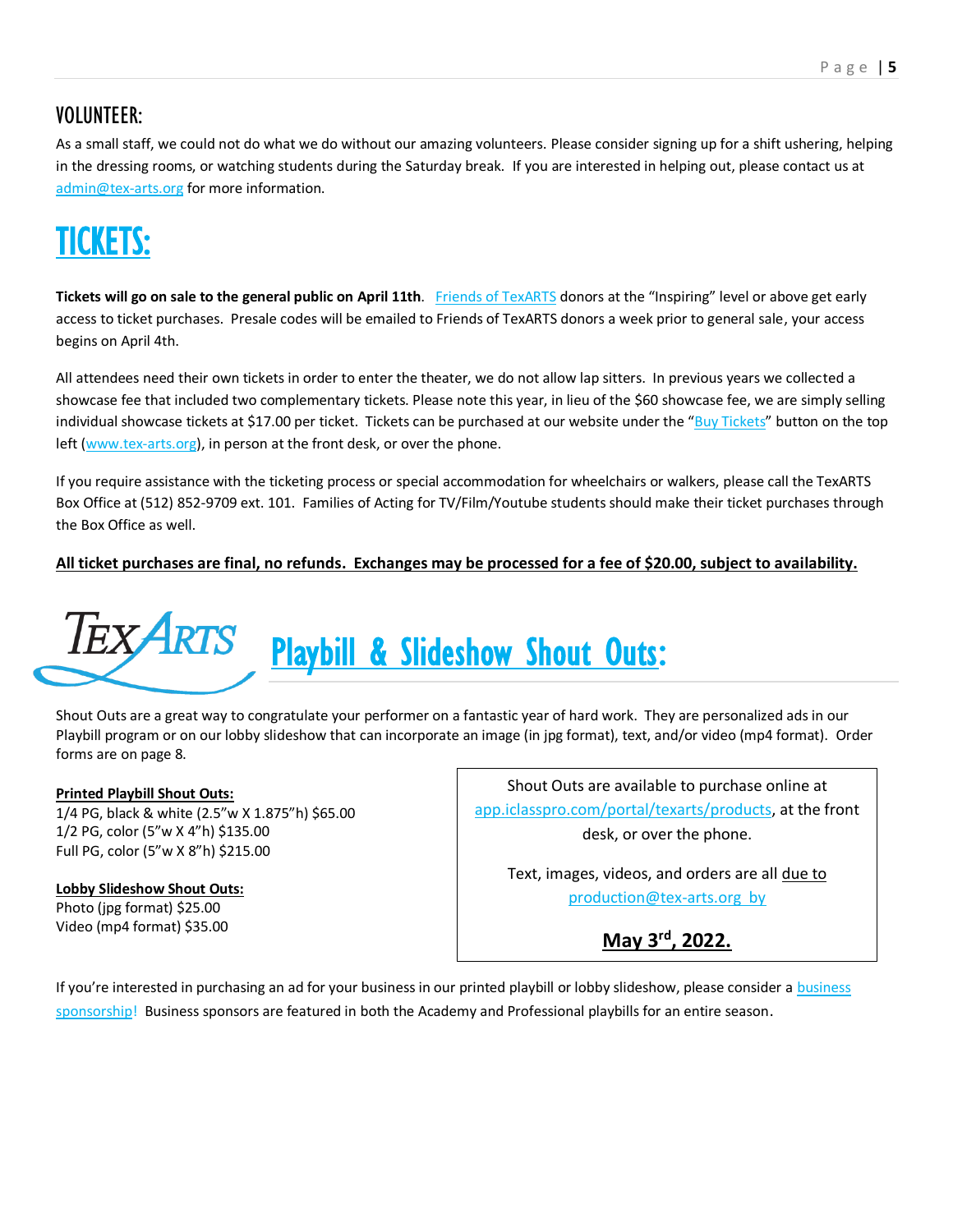# [PHOTOGRAPHY:](https://www.aprilpainephotography.com/)

**April Paine Photography** will be taking professional pictures during the show. You will be able to view and purchase images online at: [www.aprilpainephotography.com](http://www.aprilpainephotography.com/)

**All independent photography is strictly prohibited at ALL TexARTS Performances.** 

# [VIDEOGRAPHY:](https://app.iclasspro.com/portal/texarts/products/category/videos?viewMode=grid)

Showcase videos will be produced in house this year instead of by a third party company. They are available to purchase for \$30.00 and will feature all of the numbers in the Showcase, including Ballet/Tap and both of the Twinkle Stars Classes. You can login to your TexARTS account to purchase online, or you can purchase at the front desk or via phone. They are distributed on TexARTS branded USBs. Currently they are only available for in person pickup, we are unable to ship. Link above or order forms are on page 8.

#### **All independent videography is strictly prohibited at ALL TexARTS Performances.**

# [TEXARTS MERCHANDISE:](https://app.iclasspro.com/portal/texarts/products/category/t-shirts?viewMode=grid)

We're excited to present some new merchandise this year! TexARTS T-shirts, tank tops, and long-sleeved ¼ zip shirts are available for preorder now! All shirts feature the TexARTS logo on the front and only limited quantities will be ordered. Make sure you get yours by preordering online, at the front desk, or over the phone. Link above or order forms are on page 7.

# [BECOME A FRIEND OF TEXARTS:](https://www.tex-arts.org/support/friends-of-texarts/)

We couldn't do what we do without the generous support of our donors. Tuition, costume fees, and ticket sales only cover a portion of our costs – our donors make the difference! We've assembled some fantastic perks for donors in our Friends of TexARTS membership program including (depending on your donation level) presale access to tickets for all youth shows, free ticket exchanges, and even free tickets! Click the link above or visit our website to [donate](https://www.tex-arts.org/support/friends-of-texarts/) or fo[r more information.](https://www.tex-arts.org/support/friends-of-texarts/) All donations to TexARTS are tax deductible.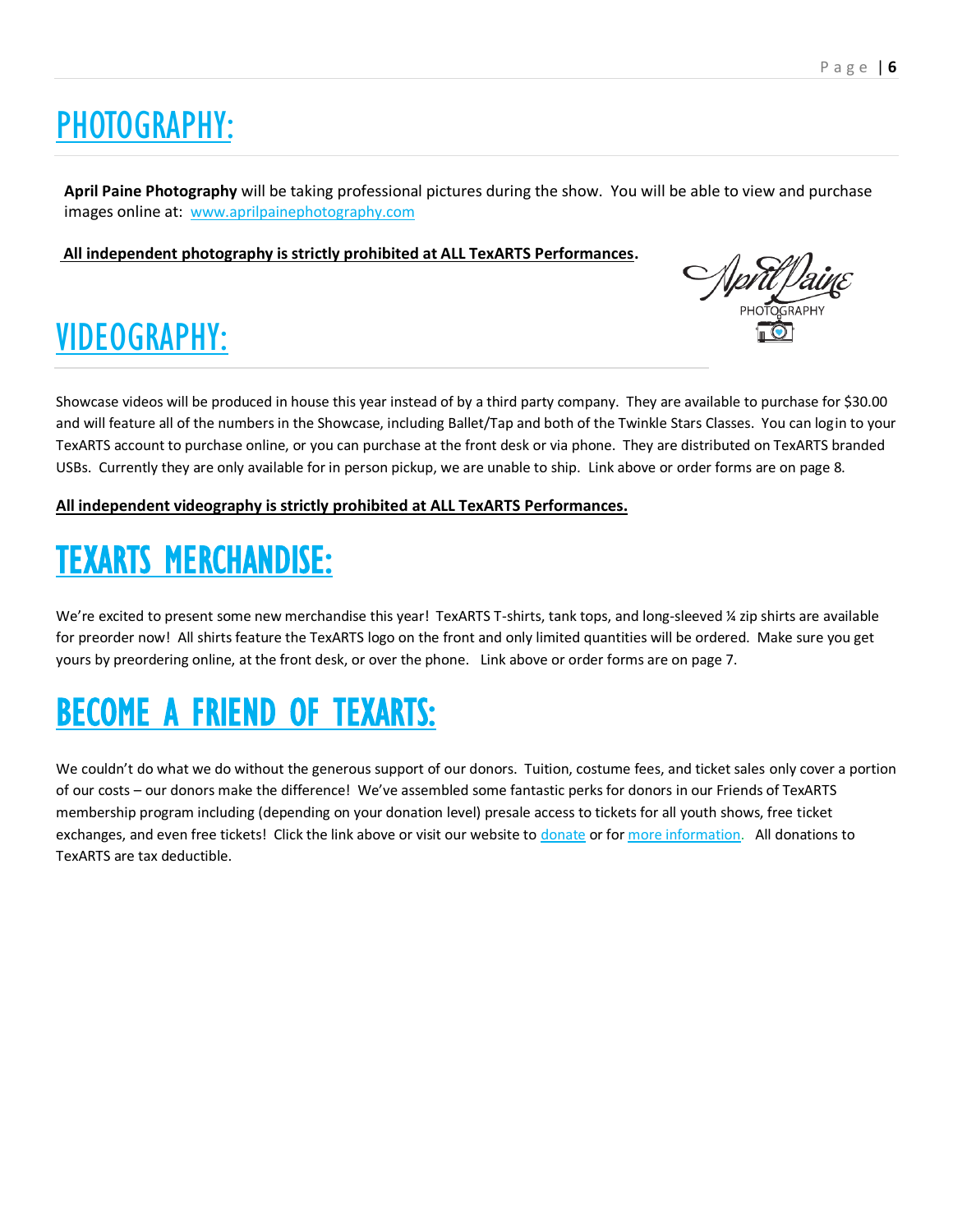| <b>Merchandise</b><br><b>Ordering</b>                                                                    | ANNUAL SHOWCASE<br>Growing Together.                                                                |
|----------------------------------------------------------------------------------------------------------|-----------------------------------------------------------------------------------------------------|
|                                                                                                          | Students Name(s): Parent Name: Parent Name:                                                         |
| Unisex T-shirts are black, 100% cotton and feature the TexARTS logo on the front.                        |                                                                                                     |
| Size: (please circle) Kids: SM MD LG XL Adult: SM MD LG XL<br>*Up to 3XL available, add \$2.00 per shirt |                                                                                                     |
| Total of T-Shirt Quantity $X$ \$20.00 = : \$                                                             |                                                                                                     |
|                                                                                                          | Tank style shirts are black, racerback, ladies fit, and feature the TexARTS logo on the front.      |
| Size: (please circle) Kids: SM MD LG XL Adult: SM MD LG XL<br>*Up to 3XL available, add \$2.00 per shirt |                                                                                                     |
| Total of Tank Style Shirt Quantity ______ X \$25.00 = : \$_________                                      |                                                                                                     |
| a black bottom half and feature the TexARTS logo on the front.                                           | 1/4 Length Zip up sport shirts are long sleeved, polyester knit, 1/4 zip, with a white top half and |
| Size: (please circle) Kids: SM MD LG XL Adult: SM MD LG XL<br>*Up to 3XL available, add \$2.00 per shirt |                                                                                                     |
| Total of Zip up sport style shirt Quantity $X$ \$40.00 = \$                                              |                                                                                                     |
|                                                                                                          |                                                                                                     |
|                                                                                                          |                                                                                                     |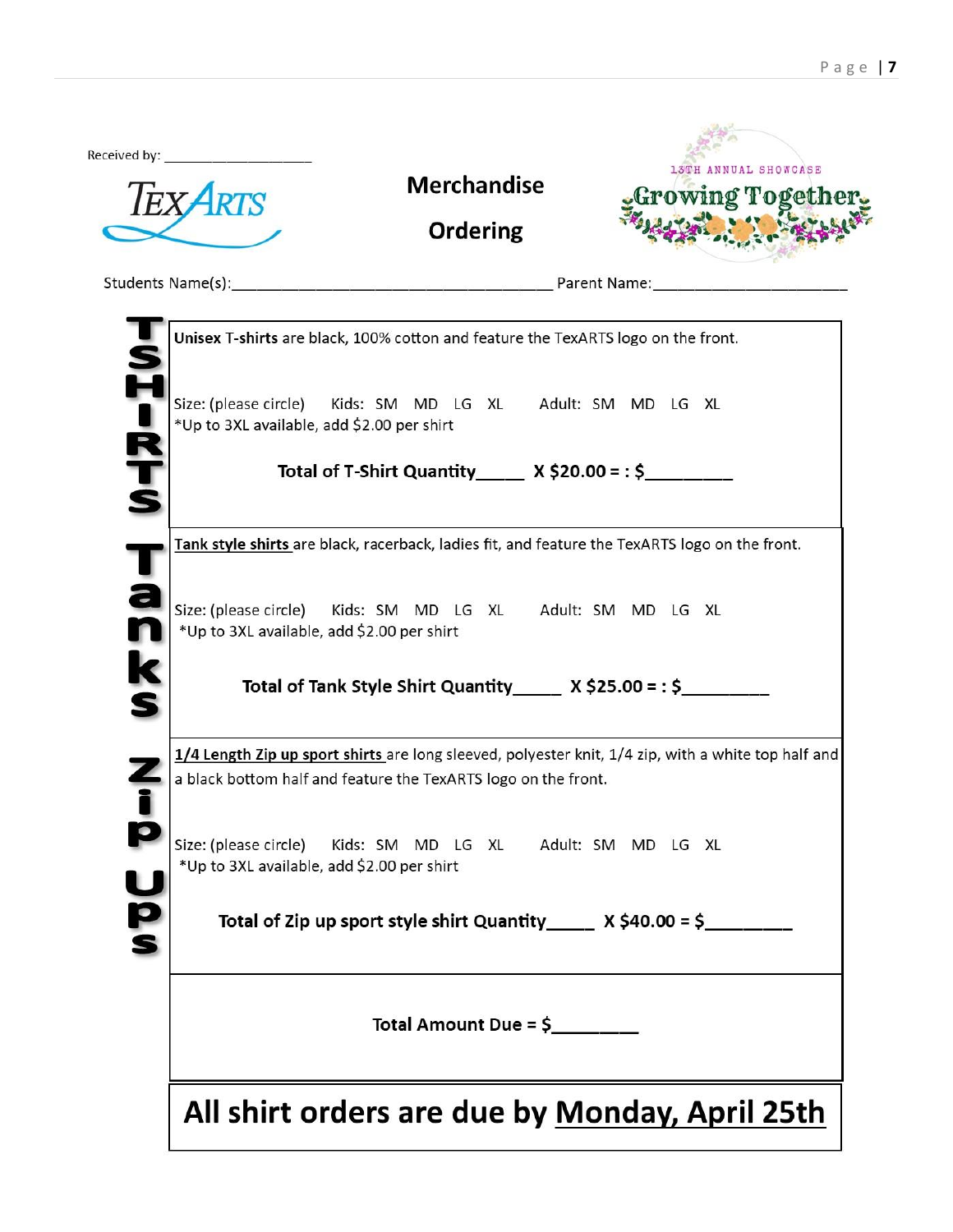Souvenir USBs are \$30 each and feature all of the numbers included in the Showcase (including all Twinkle Stars and Ballet/Tap classes).

Deadline to submit your USB Video Order is May 27, 2022

Total USB Quantity \_\_\_\_\_ X \$30.00 = TOTAL AMOUNT DUE: \$

Personalized Shout-Outs in our printed TexARTS Playbills, or photos and videos featured in our pre-performance lobby slideshow are a wonderful way to show your support for your performer! All images, text, and video should be emailed to production@tex-arts.org.

#### Deadline to submit your Shout Out is March 7, 2022

| Shout Out Total Due = $$$                                            |          |  |  |  |
|----------------------------------------------------------------------|----------|--|--|--|
| Video (mp4 format)                                                   | \$35.00  |  |  |  |
| Lobby Slideshow Shout Outs: Photo (jpg format)                       | \$25.00  |  |  |  |
| Full PG, color (5"w X 8"h)                                           | \$215.00 |  |  |  |
| 1/2 PG, color (5"w X 4"h)                                            | \$135.00 |  |  |  |
| Printed Playbill Shout Outs: 1/4 PG, black & white (2.5"w X 1.875"h) | \$65,00  |  |  |  |
| Circle Your Selections:                                              |          |  |  |  |
|                                                                      |          |  |  |  |

All merchandise ordering is also available online through your TexARTS Account. Simply login to your account and select "TexARTS Shop" at the top. Only accounts in good standing without a tuition balance may select "Charge Account"

| Payment information: | CASH | CHECK (# |     | CREDIT CARD | <b>CHARGE ACCOUNT</b> |
|----------------------|------|----------|-----|-------------|-----------------------|
| (please circle)      |      |          |     |             |                       |
| Credit Card #        |      |          | EXP | 3 digit     | Zip code              |